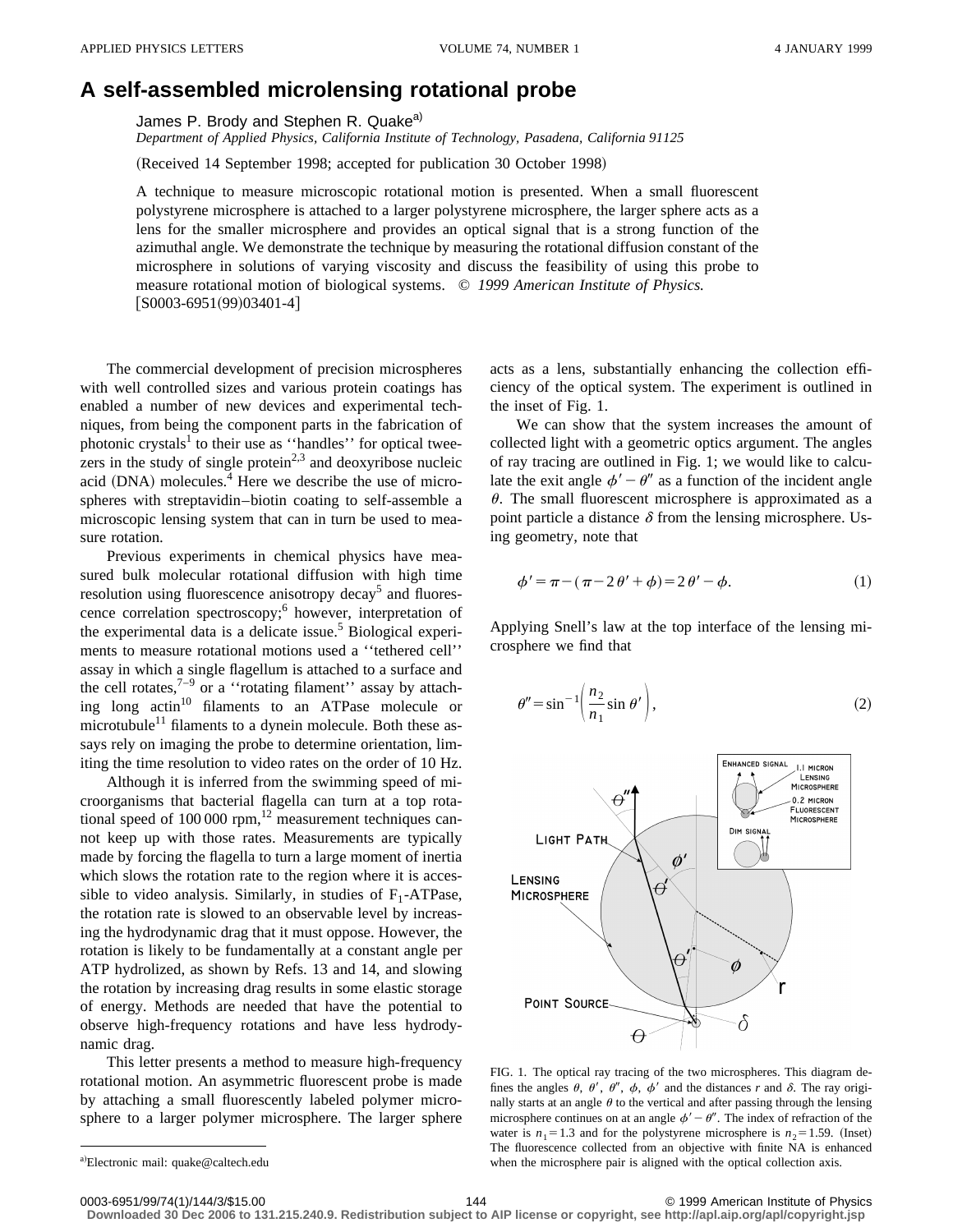where  $n_2$  is the index of refraction of the lensing microsphere and  $n_1$  is the index of refraction of the surrounding medium (typically water). Applying Snell's law at the bottom interface we obtain

$$
\theta' = \sin^{-1}\left(\frac{n_1}{n_2}\sin(\theta + \phi)\right).
$$
 (3)

Then, by direct substitution of Eq.  $(3)$  into Eq.  $(2)$ , we find that

$$
\theta'' = \phi + \theta. \tag{4}
$$

Using the law of sines, we can write

$$
\frac{\sin(\pi - \theta - \phi)}{r + \delta} = \frac{\sin \theta}{r},\tag{5}
$$

and then explicitly find the angle  $\phi$  as a function of  $r, \theta$ , and  $\delta$ :

$$
\phi(r,\theta,\delta) = \sin^{-1}\left(\frac{r+\delta}{r}\sin\theta\right) - \theta.
$$
 (6)

Finally, we can write the exit angle  $\phi' - \theta''$  in terms of the original angle  $\theta$ , the radii of the two spheres  $r, \delta$ , and the indices of refraction  $n_1$  and  $n_2$ :

$$
\phi' - \theta'' = 2 \sin^{-1} \left( \frac{n_1}{n_2} \sin[\theta + \phi(r, \theta, \delta)] \right) - \theta - 2 \phi(r, \theta, \delta). \tag{7}
$$

For  $\delta \ll r$ , we note that  $\phi \ll \theta$ . The exit angle is then given by

$$
\phi' - \theta'' = 2 \sin^{-1} \left( \frac{n_1}{n_2} \sin \theta \right) - \theta.
$$
 (8)

Typical realizable values of  $n_1$  and  $n_2$  are for water  $n_1$ = 1.3, and polystyrene  $n_2$ = 1.59. For small  $\theta$  Eq. (8) reduces to  $\left[2(n_1/n_2) - 1\right]\theta$ . This gives an exit angle of 0.64 $\theta$  for a ray entering at an angle  $\theta$ . Since the exit angle is always less than the original angle, we conclude that the lensing microsphere focuses rays from the fluorescent microsphere and enhances the optical signal.

The enhancement in the observed optical signal also depends on the numerical aperture (NA) of the objective. The NA is defined as NA  $=n \sin \theta_0$ , where  $\theta_0$  is the collection angle. For our objective (20×, 0.4 NA) in air  $\theta_0 = 23.6^\circ$ . Equation  $(8)$  shows that the focusing microsphere increases the angle of collection to 43.5°. This corresponds to an effective NA of 0.69. The epifluorescent intensity is proportional to  $NA<sup>4</sup>$ , so we expect an intensity enhancement of  $(0.69/0.4)^4 \approx 9$  times; this is of the order of what we observed. Objectives with high NA collect almost all of the emitted light, and thus we would not expect to see any fluorescent enhancement from a high NA objective. Observations made with a  $40\times$ , 1.30 NA oil immersion objective indicate no noticeable intensity enhancement.

To construct this system we used the biotin/streptavidin binding system. Biotin is known to bind streptavidin with a very high affinity.<sup>15</sup> We obtained streptavidin coated microspheres from Interfacial Dynamics (polystyrene at a volume concentration of 2.6%, 1.1  $\mu$ m diameter) and biotin coated yellow–green fluorescent microspheres (polystyrene 1% by volume,  $0.2 \mu m$  diameter, excitation maximum at 505 nm, emission maximum at 515 nm) from Molecular Probes. The smaller microspheres were diluted by a factor of 1000 in distilled water. A volume of 10  $\mu$ l of this solution was added to  $10 \mu l$  of the large microspheres and allowed to incubate at room temperature for approximately 5 min. The solution was then diluted by a factor of  $10<sup>4</sup>$  in either distilled water or a glycerol/water mixture to give a final concentration of approximately 1 microsphere pair per nanoliter at three different viscosities  $(1, 4, \text{ and } 13 \text{ cP}).$ 

The solution was placed on a microscope slide with a coverslip and the edges were sealed with a clear nail polish to prevent any evaporation or fluid flow. These specimens were examined on a Nikon fluorescent microscope with a 20  $\times$ , 0.4 NA objective. The lensing microsphere undergoes constant rotational diffusion, and when the attached fluorescent microsphere is aligned with the optical collection axis the observed intensity is substantially larger than in other positions.

Images of these intensity fluctuations were observed using a Phillips FTM-800 charge coupled device  $(CCD)$  camera and recorded on video tape. The sequence of video images was analyzed by digitizing them with a PC at a 30 Hz frame rate. The microspheres' fluorescent intensities were measured in each frame, and their translation diffusion was slow enough that their positions could be followed from frame to frame. Data with better time resolution could be obtained by using a photodiode or photomultiplier tube to observe single microspheres, but the video camera is sufficiently fast for observing rotational diffusion and offered the advantage of being able to observe many microsphere pairs in parallel.

From the intensity fluctuations we can compute the probability  $P(t)$  that the intensity is above a threshold at time  $t$ , given that the intensity was above this threshold at time *t*  $=0.$  *P(t)* can in turn be calculated from first principles. The rotational motion of the lensing microsphere can be decomposed into orthogonal azimuthal and polar directions. Since only the azimuthal angle contributes to the intensity enhancement, it suffices to consider a one-dimensional problem. Let  $\alpha$  denote the azimuthal angle over which the signal is enhanced, which then determines the initial conditions. The solution for the one-dimensional diffusion equation with initial condition  $|\theta| \le \alpha$  and infinite boundary conditions is<sup>16</sup>

$$
p_{\text{inf}}(\theta, t) = \frac{1}{2\alpha} \left[ \text{erf}\left(\frac{\alpha/2 - \theta}{2\sqrt{D_r t}}\right) + \text{erf}\left(\frac{\alpha/2 + \theta}{2\sqrt{D_r t}}\right) \right],\tag{9}
$$

where  $D<sub>r</sub>$  is the rotational diffusion constant of a sphere

$$
D_r = \frac{k_B T}{8 \pi \eta a^3},\tag{10}
$$

 $\eta$  is the viscosity and *a* is the sphere's radius.<sup>17</sup> Equation (9) can be made periodic in  $\theta$  by summing over all multiples of  $2\pi$ . The probability density function for the distribution in angles is then

$$
p(\theta, t) = \sum_{n = -\infty}^{n = \infty} p_{\text{inf}}(\theta + 2n\pi, t)
$$
 (11)

and the total probability distribution is

**Downloaded 30 Dec 2006 to 131.215.240.9. Redistribution subject to AIP license or copyright, see http://apl.aip.org/apl/copyright.jsp**